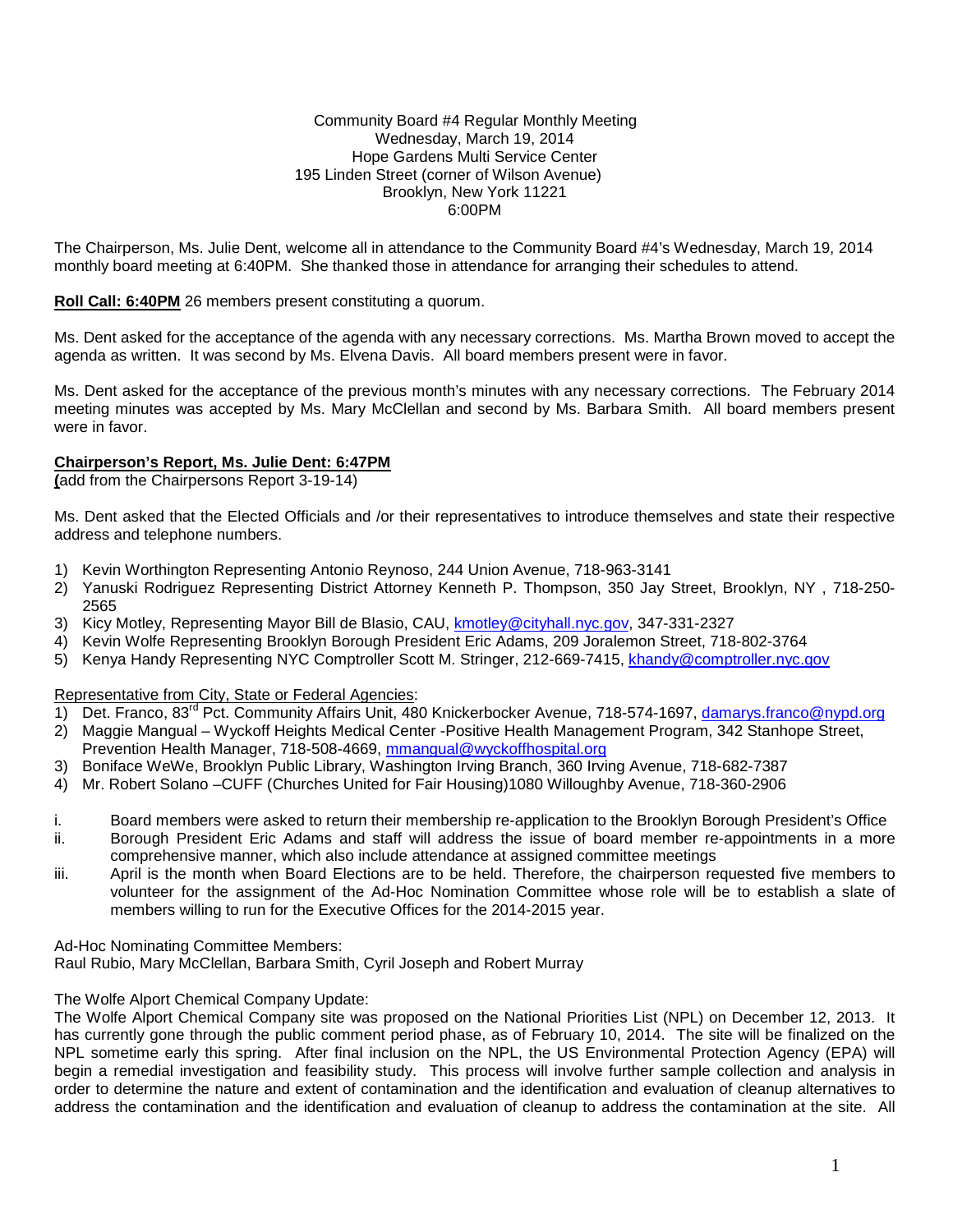questions concerning this can be address to Cecilia Echols at 212-637-3678, Public Affairs Division – US Environmental Protection Agency.

2014 Summer Youth Employment Program (SYEP) is Now Accepting Applications: Applications are being accepted until April 25, 2014. All youth ages 14-23 who permanently reside within the five boroughs of New York are eligible and encourage to apply. To apply for SYEP, you only need to submit a complete application by going to [www.nyc.gov/dycd.](http://www.nyc.gov/dycd)  NYC youth are paid for the summer months of July and August for six weeks. Only one application will be accepted for each applicant. Complete applications will be submitted in a lottery to determine those applicants who will be offered an opportunity. Should your application be submitted by hand you should bring it to the SYEP provider you wish to work. DYCD provides online information to help with the selection of a provider. Note that the submission of an application does not guarantee a job.

CEQR Number: 14DPR010K-282 Moffat City Map Change:

The Parks and Recreation Committee have scheduled a meeting for Wednesday, March 26, 2014 with the Brooklyn Commissioner of the Parks Department to discuss the following:

The NYC Department of Parks and Recreation proposes to assume the lead agency. The proposed project is the mapping and acquisition of a currently vacant lot or park purposes. The project site is located at 282 Moffat Street, at the intersection of Moffat Street and Knickerbocker Avenue (Block 3448, Lot 30) in the Bushwick neighborhood of Bushwick. The site proposed for park mapping and acquisition is a 0.7 acre (30,494.9 sq. ft.) parcel within an M1-1 manufacturing district. No zoning change is being proposed; rather the site will be mapped as park on the city map.

## NYC-Department of Transportation:

In October 2013- Community Board #4 heard a Pedestrian Safety Proposal for Bushwick Avenue from Flushing to Myrtle Avenues within community district 4. Implementation Starts in April.

- Adding new sidewalks at Bushwick Avenue/Beaver Street/Arion Place
- Installing new concrete triangles at Bushwick/Jefferson Street
- Banning left turns from Bushwick Avenue to Myrtle Avenue

To sign up for e-updates for this and other projects, visit [www.nyc.gov/dotnews](http://www.nyc.gov/dotnews)

L.I.F.E. (Labor and Industry for Education) Audrey Johnson Learning Center, 272 Moffat Street (between Knickerbocker and Wilson Avenues) and the John Coker Early Learn Center, 1375 Bushwick Avenue (corner of Decatur Street) are enrolling children 3 to 5 years of age. Free HEADSTART and U.P.K., Creative Curriculum, Nutritious Meals, Family Services and Certified Teachers, etc. Audrey Johnson Learning Center: 718-574-0130; John Coker Early Learn Center: 718-452-1414

Kicy Motley, Representing Mayor Bill de Blasio, CAU, [kmotley@cityhall.nyc.gov,](mailto:kmotley@cityhall.nyc.gov) 347-331-2327 Universal Pre K:

Under New York City's plan all four-year olds would have access to truly Universal Pre-K for the first time in New York City's history. This would close a gap of 53,767 children who currently receive inadequate part-time Pre-K, or no Pre-K at all and serve more than 73,000 4-year olds at full implementation. These high-quality programs are proven to increase cognition, boost scores and build fundamental skills that put children on an upward educational path.

New York City's plan would also aggressively expand after-school learning opportunities for nearly 120,000 middle school students adding new programs between 3pm and 6pm in academics, culture and athletics. Middle school is a critical period when parents' involvement in education declines and kids need to be kept off the street and out of harm's way. Study after study shows pre-k and after-school are key to improving graduation rates and reducing the achievement gap:

- Kids who received early education are 20% more likely to graduate high school and 20% more likely to work their way out of poverty.
- According to the National Bureau of Economic Research, pre-k can reduce the achievement gap by up to 40%
- And the Ounce of Prevention Fund tells us that without a high quality early childhood intervention. An at-risk child is: 25% more likely to drop out of school, 50% more likely to be placed in special education and 70% more likely to be arrested for a violent crime.

The program will be paid by NYC income tax payers who make over \$500,000 from 3.876% to 4.41%, which would yield approximately \$530 million in new revenue each year.

Ms. Motley asks that we contact our elected officials your state legislators and thank them for including this program in their budget plan. Let them know that we need their support and the funding for this plan.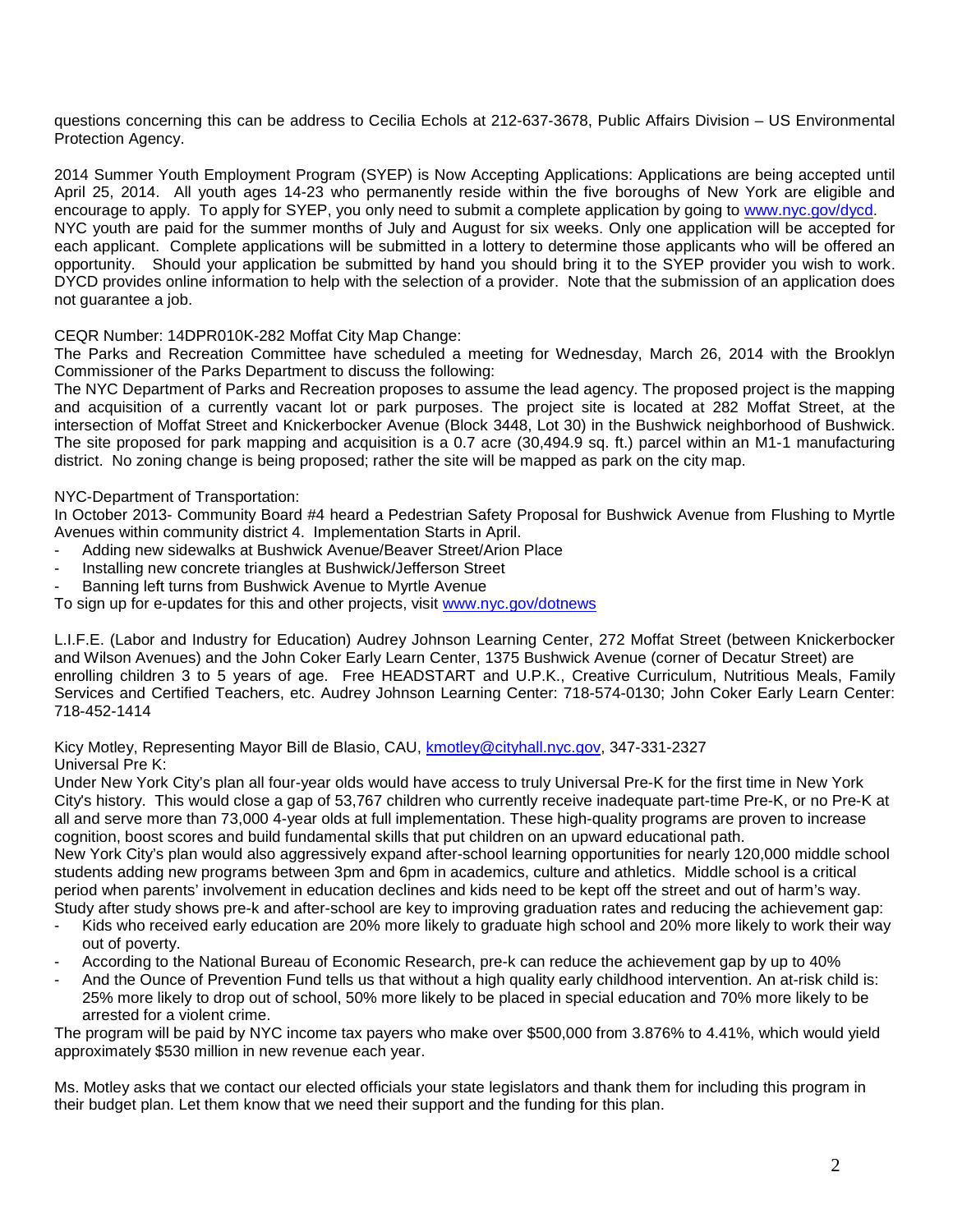## **District Manager's Report, Ms. Nadine Whitted: 7:12PM**

Meetings Attended: February 20, 2014 LIFE-Audrey Johnson Learning Center's & John Coker Learning Center Community Health Committee Meeting: Presentations:

- NYC-DOHMH on a Campaign called Protecting Our Children from Unhealthy Food and Beverage Marketing.

- Wyckoff Height Medical Center's Positive Health Management

Health Fair Planning

### February 28, 2014

Met with Kweighbaye Kotee-CEO of Bushwick Film Festival, 2014 represents the  $7<sup>th</sup>$  year that this festival has been in existence. Since 2007 the Bushwick Film Festival has been discovering independent films and sharing it with a diverse audience of film lovers and industry professionals. They feel an important aspect of their role is to bridge the gap between film industry and the community through developing film education programs and creating a space for the community to voice their concerns and ideas. Last year Ms. Whitted was invited to attend the festival as a panelist which discussed "Where do we go from here?" To her dismay the event was held at a venue which was not in the community district proper Just on the other side of Flushing Avenue which is the district's boundary. Moreover, with the exception of two other presenters and Robert Camacho, Ms. Whitted did not recognize a soul in attendance. The panel answered questions concerning the emergence of a community. We who are sometimes referred to as OLD TIMERS spoke of our community that we love and because of that love we didn't move when times were not so pleasant, other's look down upon us because we made a very conscience decision not to leave. Ms. Whitted stated that the festival should have been held in Bushwick and Bushwick residents should know about it.

Another very poignant speaker representing Make the Road by Walking spoke of how landlords in Bushwick are being very greedy and illegally removing long standing tenants in order to rent to others who are able to afford higher rents.

After meeting with Ms. Kotee, she extended an invitation for me to become an advisory board member for the 2014 Bushwick Film Festival noting that this the first year that the festival will have an advisory board. The responsibilities are:

- a) Read monthly festival report and provide advice. The monthly reports are short and include press releases from the month and an outline of the festival activities and challenges. (6 total)
- b) One monthly 30 minute phone meeting each month to quickly go over the report and provide advice (6 total meetings)
- c) Share festival campaign with your selected contacts or potential investors to help the festival gain capital.
- d) Agree to a photo and short bio being listed on their website during the duration of 6 months.
- e) Attend a board members that you dinner during the 2014 festival (October 2-5) this is optional but was encouraged to attend.

Ms. Whitted is considering taking on this extra advisory position so that she will be able to bring in elected officials, schools and local community based organizations into this festival.

If anyone have any recommendations please let Ms. Whitted know.

#### March 3, 2014

Chairperson Dent and Ms. Whitted attended a very ground breaking epic meeting within the Bushwick Community hosted at the LIFE Audrey Johnson Learning Center. The two newly elected NYC Councilmembers Espinal and Reynoso along with key staffers came together to discuss and to become in sync with the leadership of Community Board #4 on the issue of Re-zoning within the Bushwick Community. The Councilmembers were updated on the work that the Housing and Land Use Committee had already completed on issues which included the following:

- 1) Hosted a Land Use Committee where both the City Planning Office and Borough President's explained the re-zoning process to the committee.
- 2) Developing a questionnaire which was circulated to the membership and public at various board meetings. Ex: What is there now and what would people like to see there?
- 3) Devising a map of six (6) sub-sections within CB#4's district, took pictures of the different types of building located within the sub-sections.
- 4) Addressed letters to the then elected officials to bring them up to speed on the board's work for down zoning.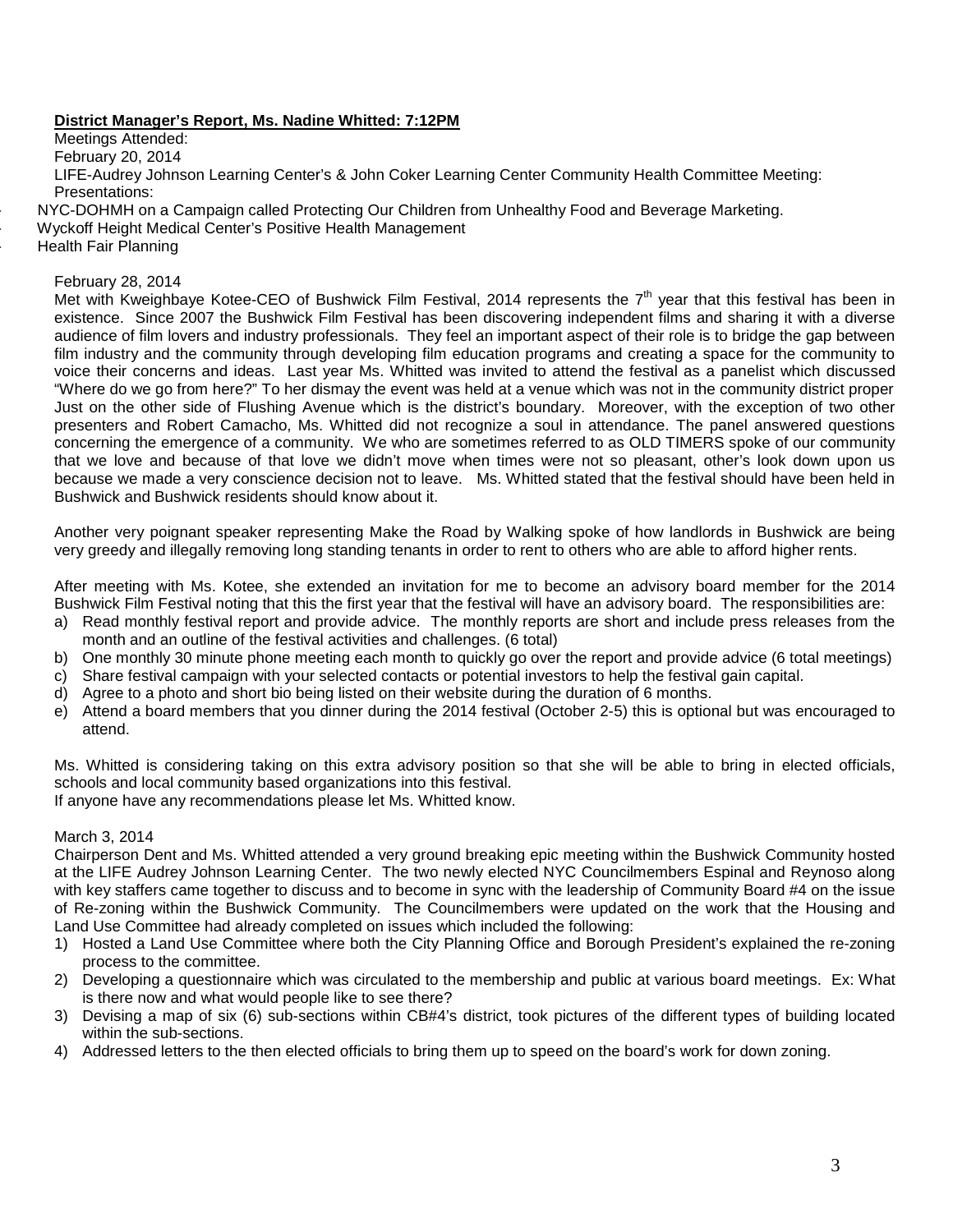The consensus of those attending was to begin the process which is the Department of City Planning Brooklyn Borough (DCP) Office making the Community Board #4 district's rezoning a priority. The DCP needs to be convinced of buying in to working with the Pratt Institute Studio which would run from August 2014 to December 2014.

Resulting from the meeting the 1<sup>st</sup> Vice Chair, Ms. Martha Brown received an invitation to attend a workshop session hosted by NYC Councilmember Reynoso. Ms. Lacey Taber will conduct the workshop.

March 5, 2014 Attended the Executive Committee Meeting

### March 6, 2014

Attended the Environmental Protection/Transportation Committee Meeting

Attended a meeting hosted by the new director of the Mayor's Office of Community Assistance Unit where we officially met Kicy Motley our new liaison from the office.

### March 11, 2014

Attended the Brooklyn Borough Service Cabinet Meeting – hosted by Brooklyn Borough President Eric Adams, the meeting was chaired by Deputy Borough President Diana Reyna.

Agenda items included a presentation by the Department of Environmental Protection – Out Reach Unit. Their main focus: Noise complaints and grease management. Call 311 for complaints. There was an impressive video/film shown on the appropriate was of disposing grease – which is very useful for restaurants. There is yellow grease and dark black grease. The District Manager requested a batch of pamphlets to be mailed to her office for future distribution.

The Borough Presidents Topographically Unit (TOPO) will provide District Managers with any information on major roadbed reconstruction.

The Department of Buildings gave an overview on response time to complaints. A) Complaint response time is 36 hours. B) Complaints response time is up to 45 days

The DOB staff is available to spend ½ a day in the district to perform inspections. Call complaints to the Community Board Office if you have a complaint for DOB.

#### March 11, 2014

Toured MESA Charter School located at 231 Palmetto Street. Mr. Arthur Samuels the Principal of the school greeted and hosted Mrs. Virgie Jones the YEC Chairperson, Mr. Raul Rubio and the District Manager. The school currently has 129 students with 90% from the district's middle schools. Each year the school will grow adding a new ninth grade until it reaches its maximum capacity.

#### Attended the Public Safety Committee Meeting

#### March 12, 2014

Rheingold Construction Community Advisory Meeting (Councilmember Reynoso & Diana Reyna) – This working group is the oversight group for the 977 units of housing to be constructed at the Rheingold site. Community Board #4 has a permanent seat at this advisory to advocate and ensure commitments made by the developer.

The Community Board will keep you up to date regarding jobs for residents at the construction site of the project.

#### March 13, 2014

The District Manager attended the meeting of the Civic and Religious Committee concerning the planning for the Brooklyn/Queens Day Parade and Festivities.

#### March 17, 2014

Councilmember Reynoso hosted a zoning workshop that was conducted by Lacey Taber. I attended along with Ms. Martha Brown the Housing & Land Use Chairperson and two members of the two councilmember staff. The meeting focused on zoning in the City.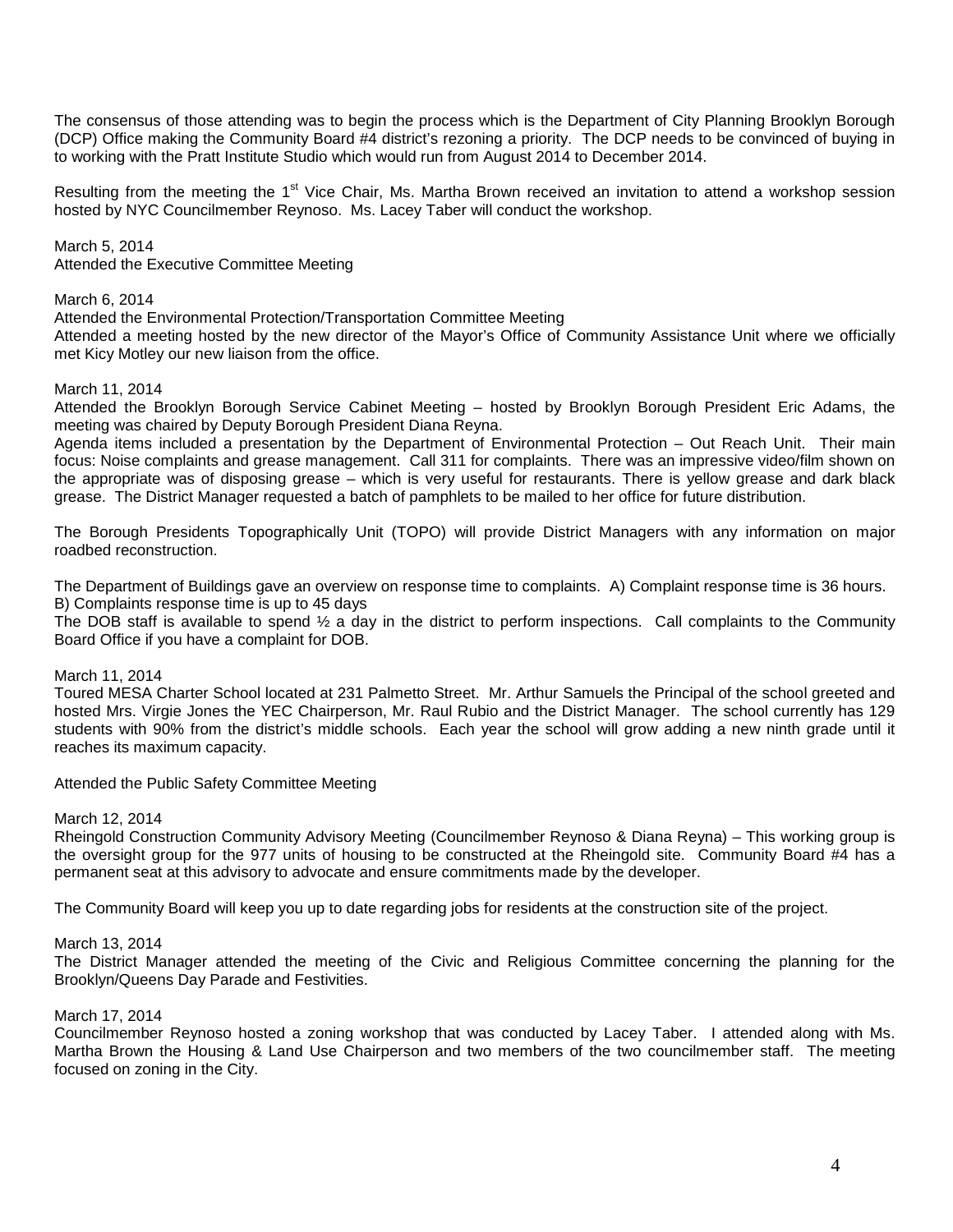## March 18, 2014

Attended meeting chaired by Raul Rubio of Bushwick Making Children Important (BMCI) Community Partnership Initiative (CPI) general meeting where presentation was made by commission on Human Rights – Abraham Tejeda: 718-722-3130 Sara Shapiro –DOE Office of Continuing Education, John Rivera – RBSCC Community Empowerment Center

83<sup>rd</sup> Precinct Community Council Meeting: Deputy Inspector Tasso reported on the crime issues within the District. The biggest issue is grand larceny- scams. People are being called and told that they owe money to Con Edison, IRS, etc. They are told that the money is due right away therefore individual must go and purchase Money Cards and call the caller back with their PIN Number.

### FDNY

On March 9<sup>th</sup> a fire occurred at 437 Bleecker Street, 4-story walk up, occupied multiple dwelling building. Fire was located on the  $4<sup>th</sup>$  floor.

On March 10<sup>th</sup> a fire occurred at 207 Wyckoff Avenue, 3-story occupied multiple dwelling building. Structural fire occurred on the  $2^{nd}$  floor.

Creative Coalitions Meeting in Bushwick – Thursday, April 3, 2014, 6:30pm to 8:30pm, Beacon Center for Arts and Leadership at IS 291 – 231 Palmetto Street, Brooklyn, NY 11221: Ethany Uttech Community Initiatives Project Specialist, Brooklyn Arts Council, for more information call 718-625-0080 x 227

Con Ed reminds customers to not take chances and to report gas odors. Call 1-800-75 CONED / 1-800-752-6633 once they are safely away from the leak.

National Grid customers should call 1-718-643-4050

United States Postal Services (USPS) – Shirley Chisholm Forever Stamp Celebration on Wednesday, March 26, 2014 at 10a.m. at the Restoration Plaza, 1368 Fulton Street, Brooklyn, NY 11216, lobby.

## **Committee Reports: 7:41PM**

**Civic and Religious Committee (CRC),** Chairperson Ms. Elvena Davis Meeting Held on Thursday March 13, 2014, 1420 Bushwick Avenue, Suite 370 Members Attending: Elvena Davis,

Others Attending: Nadine Whitted - District Manager,

Items Discussed:

Planning the  $9<sup>th</sup>$  Annual Bushwick Parade, to be held on June  $5<sup>th</sup>$ , 2014, Brooklyn/Queens Day

The theme will be the same as last years: Health & Exercising

Route: Start on Knickerbocker Avenue & Weirfield Street, walk to Jefferson Avenue, Jefferson Avenue to Wyckoff Avenue, make a right on Covert Street, walk back to Knickerbocker Avenue, make a right on Halsey Street and end at the park. The next meeting will be a combined meeting with the following Committees: CRC, HHH, & PSC, Friday, April 11, 2014, 83<sup>rd</sup> Pct., 480 Knickerbocker Avenue at 4PM.

## **Environmental Protection/Transportation Committee (EPT),** Chairperson Mr. Eliseo Ruiz, 7:44PM

Meeting Held on Thursday, March 6, 2014, 9A.M., 1420 Bushwick Avenue, Suite 370

Members Present: Eliseo Ruiz, Anne Guiney, Julie Dent

Others Attending: Nadine Whited – District Manager, Kevin Worthington-Representing Reynoso Office, Paula Melendez-Assemblywoman Davila's Office, PO Natalie Robinson-NYPD 83<sup>rd</sup> Pct., Miller Nuttle and Drew Levitt-Transportation Alternative (TA) –Street Safety Forums, Yasmin Rosa-All City Leadership Academy (ACLA) Items Discussed:

SAFE STREET FORUMS IN BUSHWICK: Mr. Miller Nuttle and Mr. Drew Levitt of Transportations Alternatives stated that they would like to host a series of Public Forums on the topic of Street Safety in North Brooklyn. They noted that they are interested in getting out ahead of the state of pedestrian, cyclists and motorists fatalities on issues across the city by tapping in to the community. The plan is to question people as to what they think is working on the street.

They provided the board with a map of injuries and fatalities in Community District 1 & Community District 4 from August 2011 to October 2013.

Mr. Nuttle noted that they would like to get a sense from the people as to where they feel safe and unsafe on the streets and how they feel better safety and better comfort could be best achieved. Their plan of doing such is through public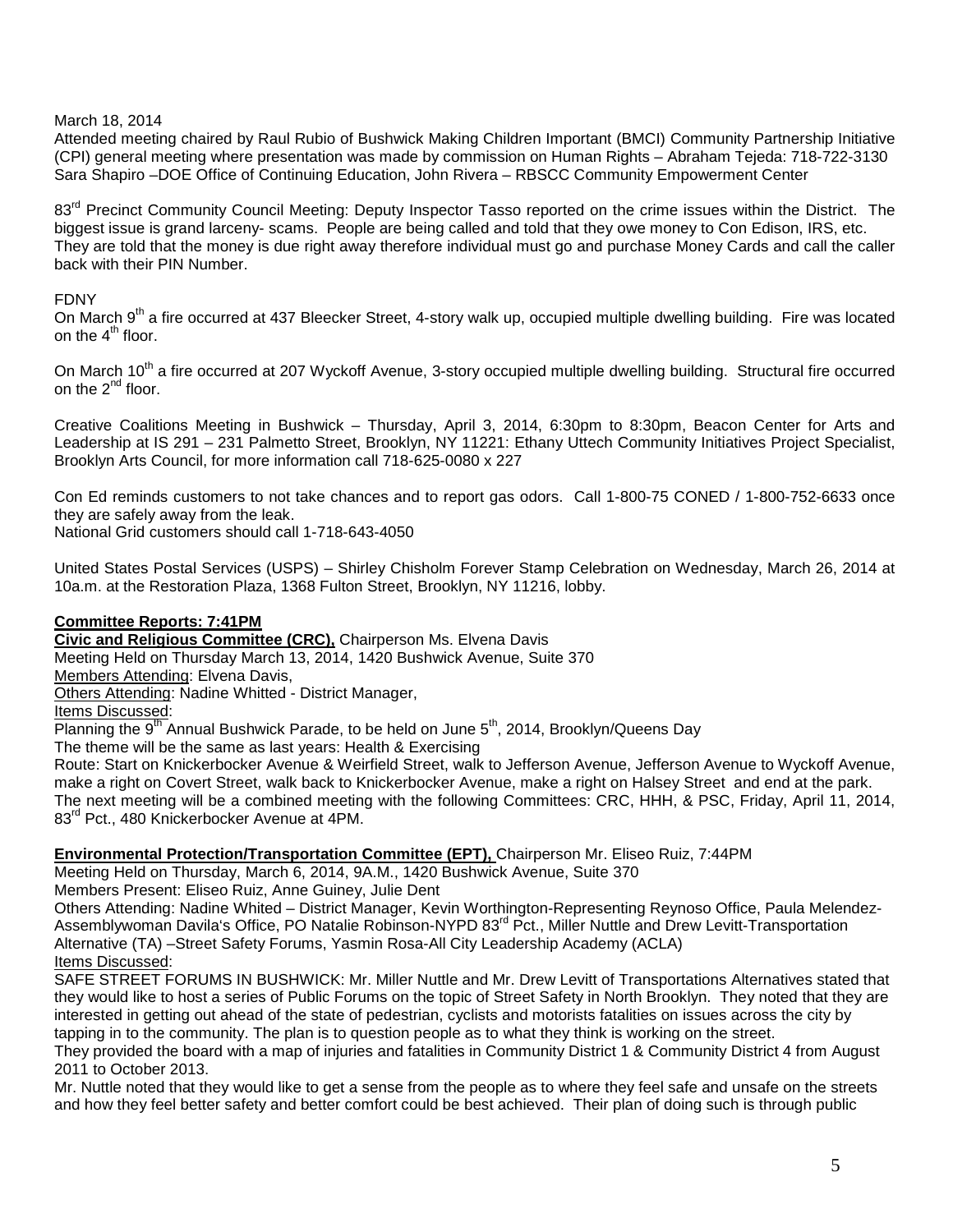community forums.

The District Manager noted that we are interested in this item; more specifically our interest is on how these forums would take shape and where. There being many diverse transportation concerns in the community it is our goal to make sure that these community forums are inclusive, where everyone including the young and old can have their voices heard. The committee also recommended that these community forums should be held at a wide range of various locations within the district. Suggested locations include: The Audrey Johnson Learning Center, 272 Moffat Street, All City Leadership Academy, Palmetto Street/Knickerbocker Avenue, the Diana Jones Senior Center, Noll Street & Bushwick Avenue

The District Manager stated that a lot of the accidents are due to people not stopping at a red light. A red light means STOP for cars as well as for people. People are not taught that today she believes. Also a lot of people talk on hand held devices as they cross the street which also can lead to accidents.

The committee asked Mr. Nuttle and Mr. Levitt to talk to more people who live in the Bushwick Community instead of those that live in the Williamsburg's Community.

**Public Safety Committee (PSC):** Ms. Barbara Smith, Chairperson, 7:52PM

Meeting Held on Wednesday, March 11, 2014 at 6PM, 83<sup>rd</sup> Pct., 480 Knickerbocker Avenue Members Attended: Barbara Smith, Elvena Davis, Rev. Grace Aytes, Linda McKinley, Miriam Lamboy, Annette Spellen, Anne Guiney, Victor Villamar Others Attending: Nadine Whitted – District Manager, Det. Damarys Franco, and PO N. Robinson – NYPD 83<sup>rd</sup> Pct. Jeff Pan, Ermal Mreac, Liyuwork Ayalew, Sam Saverance, Colos Parra, Eric Gutierrez, Kenneth Belkin, Linda Thach, Mitch McCann, Michael Lattimore and Gus Fotiou Items Discussed: NYS Liquor Licenses 1).Sam Saverance- Bunna Café, 1084 Flushing Ave. requesting new full liquor license for restaurant. Operational Hours: Seven days per week 11a.m. to midnight. Committee Recommendation: APPROVED 2).Jeff Pan-Skytown, 921 Broadway, requesting a waiver of the 30 day Community Board notification of full restaurant

liquor license which expired on 2/28/14. Mr. Pan expressed to the committee that his business has complied with the NYPD on all recommendations. He stated that this waiver would be helpful to keep the license in place as he is in the process of selling the business. After consultation with the NYPD the committee was informed of noise complaints and the fact that Mr. Pan was arrested on the location.

Committee Recommendation: NO (Mr. Pan is selling property and is trying to transfer his license)

3).Eric Guttierrez, 46 Wyckoff Avenue, requesting a new tavern full liquor license. Documentation is incomplete. Committee Recommendation: HOLD

4).Carlos Parra, 134 Wyckoff Avenue, Guadalajara de Dia No. 1 Corp. requesting new wine and beer restaurant license. Operational Hours: Seven days per week 7am to 2pm. Liquor sales cease on Sunday at midnight. Committee Recommendation: APPROVED

5).Linda Thach, 941 Willoughby Avenue, Little Skips, requesting a new tavern wine and beer only license. Operational Hours: Monday through Saturday 7am to 2am, Liquor sales cease on Sunday at midnight. Committee Recommendation: APPROVED

6).Sunday Wright, 1087 Broadway, Goodbye Blue Monday, requesting renewal of wine and beer only tavern license. Operational Hours: Sunday through Thursday 11am to 2am, Friday and Saturday 11am to 4am. Committee Recommendation: Mr. Wright stated that the business will soon close due to excessive bills. Location will be monitored by the 83<sup>rd</sup> Pct.

7).Gus Fotiou, 165 Wilson Avenue, The Wheelhouse Gourmet Grilled Cheese, requesting a tavern wine and beer only. No certificate of occupancy as of yet. Committee Recommendation: HOLD

Mr. A. Martinez asked is there a limit to how many bars/restaurants can be approved or allowed.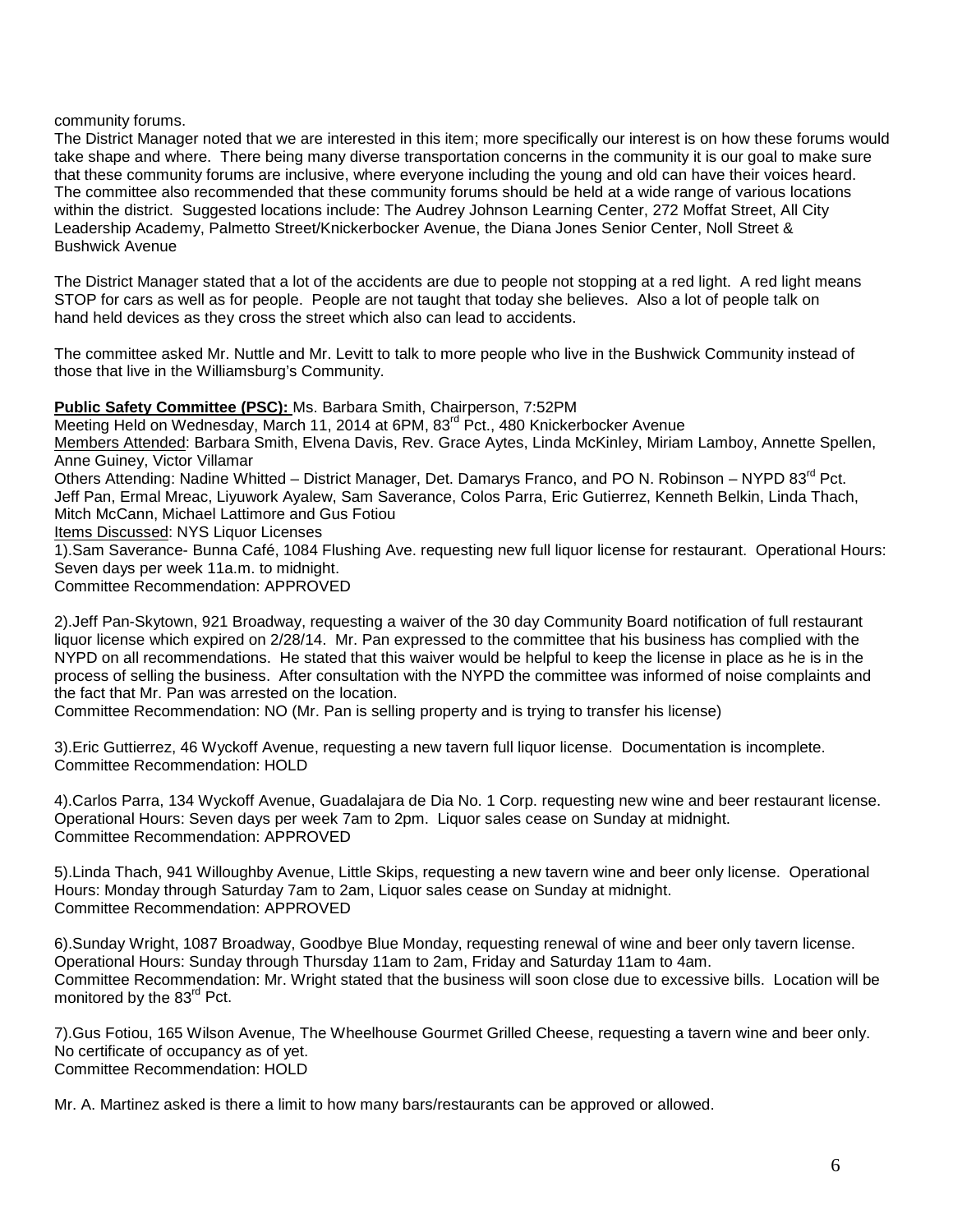Ms. Smith: The liquor authority does not get a budget so they do not care because they make their money by issuing liquor licenses.

They now have in force a 500 ft. rule in which they try to monitor so many applicants on one block. However they are probably not going to enforce that but so much because issuing liquor licenses is how they make their money. Mr. Martinez: Some places say that they are a restaurant but they do not have any food.

Ms. Smith: They have the right to sell beer/liquor every day of the week except on Sundays after 12 midnight. If you go to a restaurant and see that they are selling beer/liquor after 12 midnight on a Sunday, or if they are selling liquor to a minor then you can bring your complaint to the Community Board's office.

District Manager: There is an oversaturation of applications in the community. Since the Liquor Authority is a State Agency we have to speak to our State Elected Officials.

If you go to a restaurant and all they are serving is beer, then if you give us the address then we could see what kind of license was issued. The board is working closely with the 83<sup>rd</sup> Pct. and a lot of work is going into this. Restaurants need to have their Certificate of Occupancy, Health Dept. signoff on the restaurant, and the paperwork from the Fire Department.

Det. Franco: Everyone should be able to open their business and given the opportunity to operated well. If there are problems such as they applied to have a restaurant but are not serving food then that should be brought to the Community Board's attention and then an investigation will ensue.

Before the applicant come before the PSC Det. Franco does visit the location and she works with the applicants. Detective Franco asks that members walk with her so they can see what is going on before they receive their licenses.

# **Recommendations:8:12PM**

 February 19, 2014 meeting did not have a quorum so a vote was not able to be taken. 1).BSA Calendar No. 103-13BZ, 81 Jefferson Street, Brooklyn, NY: Moved by Mr. Cyril Joseph and second by Ms. Martha Brown. Motion Carried, All Members Present were in favor.

 2).BSA Calendar No. 297-13BZ, 308 Cooper Street, Brooklyn, NY: Martha Brown made a motion to vote, second by Mr. Freddy Fowler. 23 Members = NO 3 Members = Abstain 0 Members = YES Recommendation did not past

January 15, 2014 Minutes with any necessary corrections was accepted by Ms. Barbara Smith and second by Sharline Moore. All board members present were in favor. Motion carried.

 PSC Report for the February 19, 2014 meeting was accepted by Ms. Annette Spellen and second by Ms. Miriam Cruz. All members present were in favor. Motion carried.

The PSC Report for the March 19<sup>th,</sup> 2014 meeting was accepted by Ms. Annette Spellen and second by Elvena Davis. All members present were in favor. Motion Carried.

## **Announcements: 8:19**

Kenya Handy Representing New York City Comptroller Scott M. Stringer: Hispanic Internal revenue Employees and Crown Heights Community Medical Center Present FREE Tax Preparation Day – Federal & NY State Tax Returns prepared by IRS certified Volunteers Saturday, March 29, 2014 from 10am to 4pm, Crown Heights Community Mediation Center, 256 Kingston Avenue (Between Lincoln & St. Johns place), Brooklyn, NY 11213 Families with dependents earning less than \$52,000 and individuals earning less than \$20,000 Call to RSVP and for more information at 212-669-3916

New York State Senator Martin Malave Dilan Representing the 18<sup>th</sup> District: FREE Income Tax Preparation! Volunteer Income Tax Assistance (VITA) provide by Senator Dilan in conjunction with LIU-Brooklyn with training by the Internal Revenue Service, February  $7<sup>th</sup>$ , 2014 to April 11<sup>th</sup>, 2014, every Friday from 10:00am to 3:00pm.

| Have an income of \$52,000 or less                |
|---------------------------------------------------|
| Reside in the 18 <sup>th</sup> Senate District    |
| Bring valid photo ID                              |
| Bring supporting documentation with your W-2 form |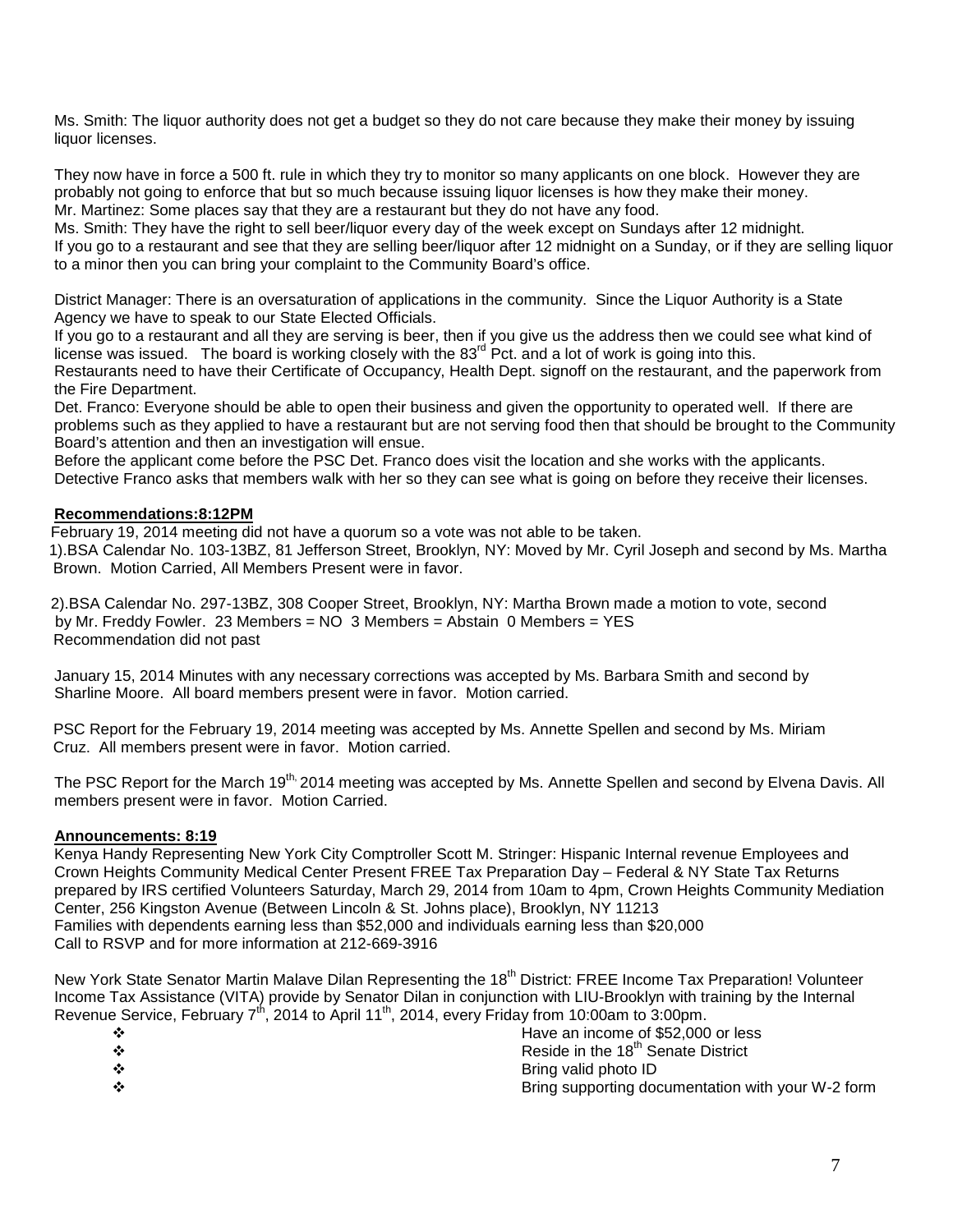# member

◆ **◆** the intake form given to you by a staff

Federal Returns Prepared: 1040EZ, 1040A; State Returns Prepared: IT 200, IT 201, IT 214; NYC Returns Prepared: NYC210

Ms. Mangual, Wyckoff Heights Medical Center Wyckoff Heights Medical Center: PHM H.I.V. Outreach & Prevention program, What Would Happen? If You Took the HIV Test…You can learn how to take care of yourself & others! Free, confidential rapid HIV testing.

Walk-in hours: Monday 9am – 6pm, Tuesday - Friday 9am to 4pm, 342 Stanhope Street, Brooklyn, NY 11237 (across From the hospital's Emergency Room) Call / Text: 347-398-7053

Community Affairs Bureau's Juvenile Justice Division Presents 2014 Youth Summits: Youth Summits are held in communities throughout NYC to inform the public about potential dangers and consequences of Social Media. Also addresses are topics on Youth Crews and trends in their respective neighborhoods.

Teenagers, community leaders, representatives of community based youth organizations, teachers, administrators, clergy and concerned citizens are invited and encourage to attend. The forum is free and open to the public. For more information contact: Juvenile Justice Division at 212-343-3707

DreamUP, BuildUP, PowerUP WIN \$15,000!!! Your foundation for a great Brooklyn business idea is Brooklyn Public Library

2014 PowerUP! Business Plan Competition Orientations – Central Library, Dweck Center, 10 Grand Army Plaza, Thursday, April 10, 6:30-8PM

To register for orientation at [www.bklynpubliclibrary.org/business/powerup or call 718-623-7000](http://www.bklynpubliclibrary.org/business/powerup%20or%20call%20718-623-7000) (option 4)

Kevin Wolfe, Brooklyn, Borough President Eric Adams: Thanked Ms. Dent and Ms. Whitted Submit applications to be a board member to the Borough Hall Office Community Board #4 has friends at the BP office. Please contact Mr. Wolfe at 718-802-3764, kwolfe@brooklynbp.nyc.gov

Jennifer Clark, Local 1199: Sign up for Obama Health Care 3/20/14- 1151 Bushwick Avenue 3/25/14-484 Knickerbocker Avenue, New Jerusalem Church

Brandon Zwagerman, Silent Barn: Multi-functional all-ages art incubation space, it operates a daily all-ages event venue, music, performing arts and other events.

For information on upcoming event at the Silent Barn, 603 Bushwick Avenue (Jefferson Street), Brooklyn, NY 11206 Visit: [http://www.silentbarn.org](http://www.silentbarn.org/) or contact: [silentbarnispeople@googlegroups.com](mailto:silentbarnispeople@googlegroups.com)

Brooklyn Borough President Eric Adams: Community Board membership if interested please call 718-802-4032 or go Online for an application at [www.brooklyn-usa.org](http://www.brooklyn-usa.org/)

Universal Pre-K NYC - Call to Action: Make your Voice Heard

Thank your State Legislators for supporting New York City's plan to fund Universal Pre-K and Expanded After –School Programs

The New York State Assembly and State Senate both supported 5 years of full, dedicated funding for Universal Pre-K and expanded after school programs!

Call 866-591-9971 and you will be connected to the legislative hotline. The hotline will ask for your zip code. Enter your zip code and you will be automatically connected to your legislator. If there is no answer please leave a voicemail.

Mr. Robert Solano, Churches United Housing:

Mr. Solano stated that there were 100 applications applying for the condo located at 782 Hart Street Shelter Rock – St. Joseph's will host interviews for the 10 three family houses at 1080 Willoughby Avenue so that applicants do not have to travel far to be interview for the homes.

Ms. Dent thanked the Hope Gardens Multi Service Center for allowing Community Board #4 host their meetings at their facility.

Youth Programs available, children are the future